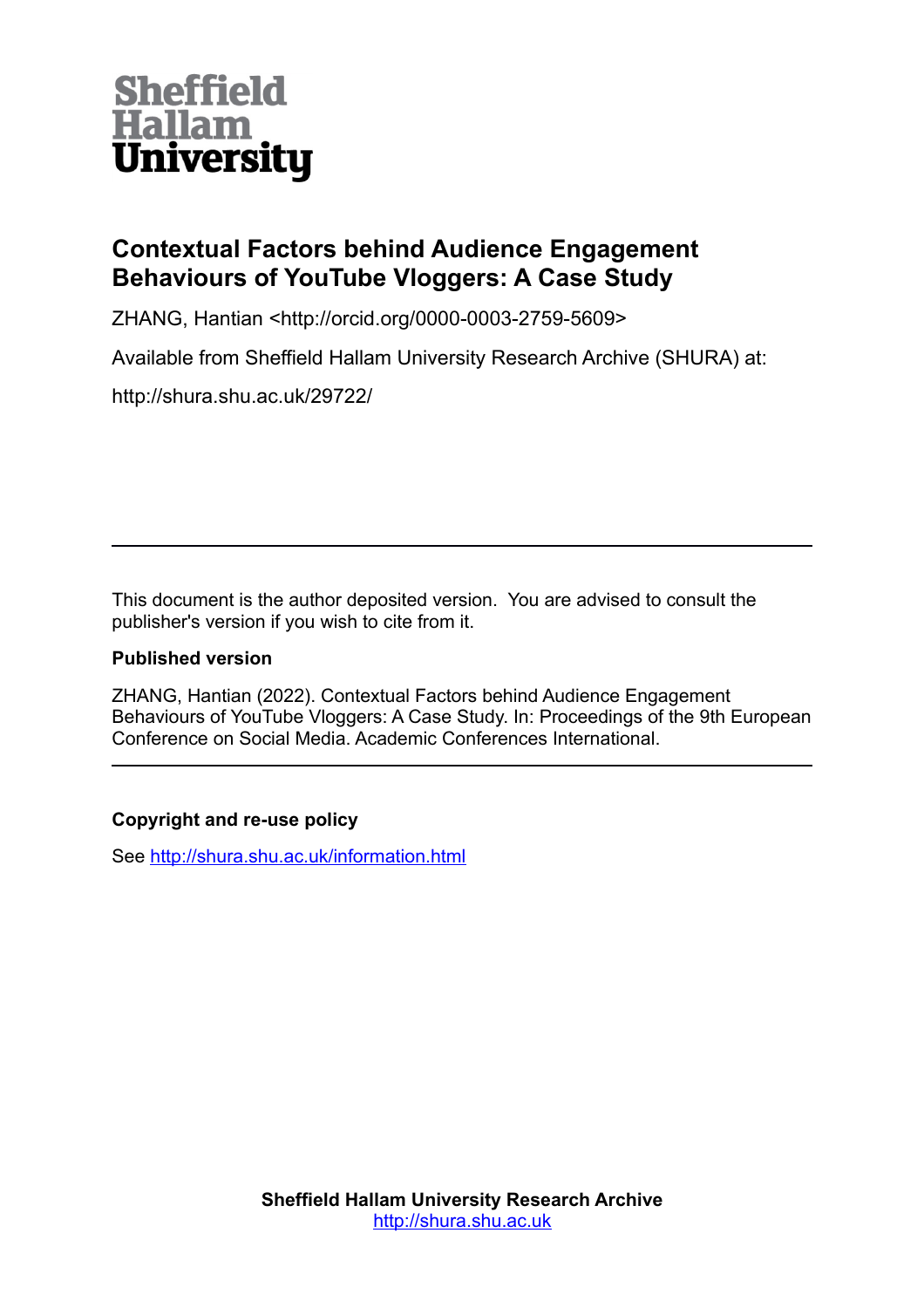## **Contextual Factors behind Audience Engagement Behaviours of YouTube Vloggers: A Case Study**

Hantian Zhang Sheffield Hallam University, Sheffield, United Kingdom [Hantian.Zhang@shu.ac.uk](mailto:Hantian.Zhang@shu.ac.uk)

**Abstract:** YouTube as a social media site for online videos has become a major platform for the distribution and consumption of video blogs (vlogs). Famous YouTube video bloggers (vloggers) can obtain large audiences and become important for product marketing. The success of vloggers can be related to the achievement of audience engagement, manifested by viewers' participation and consumption on YouTube. Existing studies have explored vloggers' audience engagement behaviours(AEBs) in their videos. This work-in-process research shifts focus fromcontent to the vlogging "context" - situational factors involved during the production of vlogs. Context has been studied in subjects including human-computer interactions (HCI), television and language use, but rarely in vlogging. Previous research unveiled that context could affect bloggers' written content. Research in marketing suggests the effect of context on brands' engagement strategies towards consumers. However, the relationships between vlogging context and vloggers' AEBs in videos have rarely been explored. This study explores the question "How can vlogging context affect vloggers' audience engagement behaviours in videos?" This study implemented a qualitative analysis of videos from two famous UK YouTube vloggers. The analysis currently focuses on exploring how three key types of context (vlogger, audience and environmental context ) may affect the two AEBs – interaction and self-disclosure. The results propose that the three contexts affect vloggers' AEBs through multiple contextual factors within each context. This highlights the importance of the vlogging context regarding its impact on vloggers' implementation of AEBs. The study contributes to establishing a further understanding of AEBs of vloggers by taking context into account in addition to content. It provides another angle to evaluate vloggers and social media producers' practices forbuilding audiences.

**Keywords:** vlog, audience engagement, context, YouTube, social media, behaviour

#### **1. Introduction**

Audience engagement on YouTube refers to viewers' consumption of video content, and their participation activities (e.g., subscribing, commenting and liking) beside consumption on the site (Khan, 2017), reflecting the building of relationships between viewers and creators. As a video-based social media site, YouTube has become a major platform for user-generated video content, including video blogs (vlogs), one of the popular video types on YouTube (Burgess and Green, 2018; Kaminsky, 2010). Vlogs are a type of video in which video bloggers (vloggers) present their daily activities or other topics (Zhang, 2018). Popular YouTube vlogs can develop large audiences and can help promote products for marketers via their impact on consumers' opinions (Nouri, 2018).

It can be argued that vloggers' success in terms of audience bases can relate to their establishment of audience engagement, reflected by the gaining of, for example, subscribers, comments, views, and likes (YouTube, 2022). Research has already shown that to engage audiences, vloggers implement *audience engagement behaviours (AEBs)* in videos. Two common AEBs are interaction and self-disclosure. For example, vloggers interact with viewers by responding to comments (Tur-Viñes and Castelló-Martínez, 2019), and disclosing personal information (Marôpo, Jorge, and Tomaz, 2020) to deliver a sense of authenticity to connect viewers (Jerslev, 2016).

This work-in-process research shifts attention from the content of vlogs that contain AEBs to "*context",* which has rarely been discussed in vlogging. Context relates to situational factors in media (e.g., television, music, social media) content production, dissemination, and consumption (Bickham and Rich, 2006; Lena, 2006; Jaakonmäk, Müller and Vom Brocke, 2017). In other areas, for example, context refers to situations of environments and participants in language use in a non-online communication environment (Clark, 1996). Context has also been referred to as circumstances of entities in Human-Computer Interaction (HCI) (Farahbakhsh, 2021). This paper views vlogging context as *situational factors involved during vlog production*.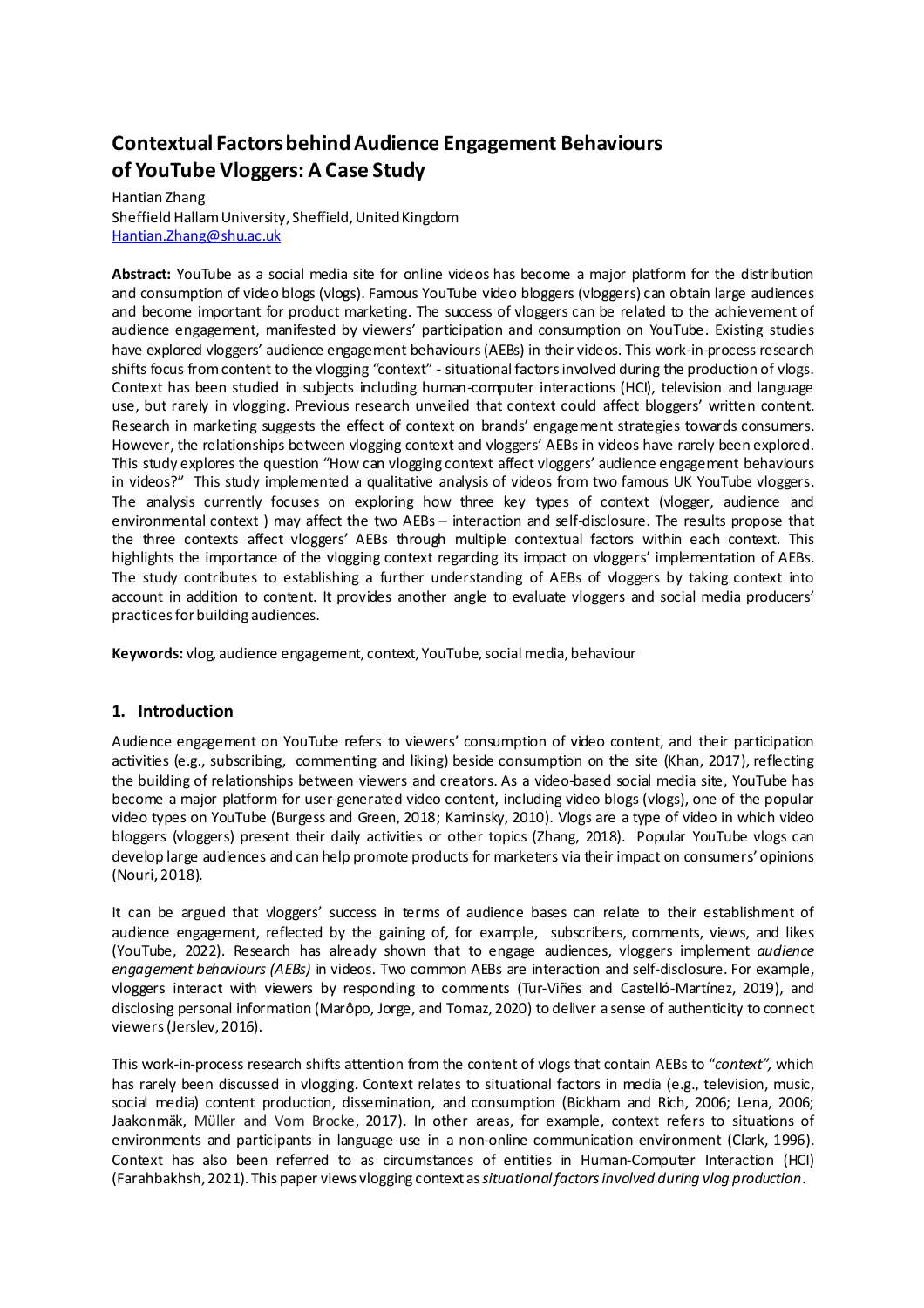Context can affect (online) media content. For example, the context of bloggers such as their motivations can shape the written content (Nardi et al, 2004). The context of uploaders such as whether young creators were monitored by their parents can affect the content types uploaded on YouTube (Yarosh et al., 2016). In traditional media, for example, Lena's (2006) research in music production found that the song lyrics in the market context dominated by independent labels were written differently from the ones in the market dominated by major labels, indicating the effect of context on the traditional media content. As an online audio-visual media on YouTube, which is also an audio-visual format of blogs, it can be argued that vlogging context can affect vlog content. However, limited research explored the relationships between context and vloggers' AEBs in the content. Researchers already indicated context (e.g., policies, market environment) can shape brands' strategies to engage consumers (Van Doorn et al, 2010) in marketing, instead of the field of vlogging. Therefore, this research explores the question: "How can vlogging context affect vloggers' audience engagement behaviours in their videos?"

#### **2. Methods**

A qualitative case study was implemented to observe vloggers' practices in detail within YouTube (Yin, 2009). Two popular UK vloggers were selected as subjects: Zoe Sugg (beauty vlogger), and Daniel Middleton (game vlogger). Both vloggers already reached over 10 million subscribers in 2017, which can reflect their high audience engagement (Ferchaud et al, 2018). Furthermore, by using the YouTube Data Tool developed by Rieder (2015), metadata of these vloggers' channels up until 15 Jan 2022, including view count, comment count, and like count were retrieved. These metrics, according to YouTube (2022) can all indicate relative high audience engagement obtained by these two vloggers, making them a suitable case for this research(Table 1).

| Vlogger             | <b>Channel Names</b> | Subscribers  | View Count   | Average Likes | Average<br>Comments |
|---------------------|----------------------|--------------|--------------|---------------|---------------------|
| Zoe Sugg            | Zoella               | 10.9 million | 1.1 billion  | 121,483       | 3,410               |
|                     | Zoe Sugg             | 4.93 million | 946 million  | 58,734        | 1,205               |
| Daniel<br>Middleton | <b>DanTDM</b>        | 25.9 million | 18.5 billion | 66.622        | 12.303              |
|                     | DanTDM Shorts        | 78,800       | 65.9 million | 31,937        | 2,425               |
|                     | MoreTDM              | 3.26 million | 580 million  | 36,867        | 9,197               |
|                     | DanTDM Live          | 1.42 million | 156 million  | 22,169        | 2,678               |

The current stage of the study collected 2881 videos uploaded by the vloggers on their two channels (*Zoella* and *DanTDM*) before August 2017 and categorised them based on their topics. In each category, one video close to the beginning of each upload year was selected for final samples (N=126). Analysing the current data can explore howcontext affects vloggers' AEBs during that period in which vloggers' audience engagement has already been built, opening future opportunities for comparing the results to those from later video data that will be collected when the research progresses.

Based on the feature of vlogs and the exiting literature, the research currently focuses on three key contexts:

- Vlogger context: the situation of vloggers who may affect the content(Yarosh et al, 2016).
- Audience context: the situation of audiences, towards which vloggers may tailor their production since audiences' consumptionis key for content popularity(Pires, Masanet, and Scolari, 2019).
- Environmental context: the situation of the environment that may affect (vlog) content produced (Lena, 2006; Snelson, 2015)

The study focuses on these contexts' effects on two ABEs mentioned: interaction and self-disclosure.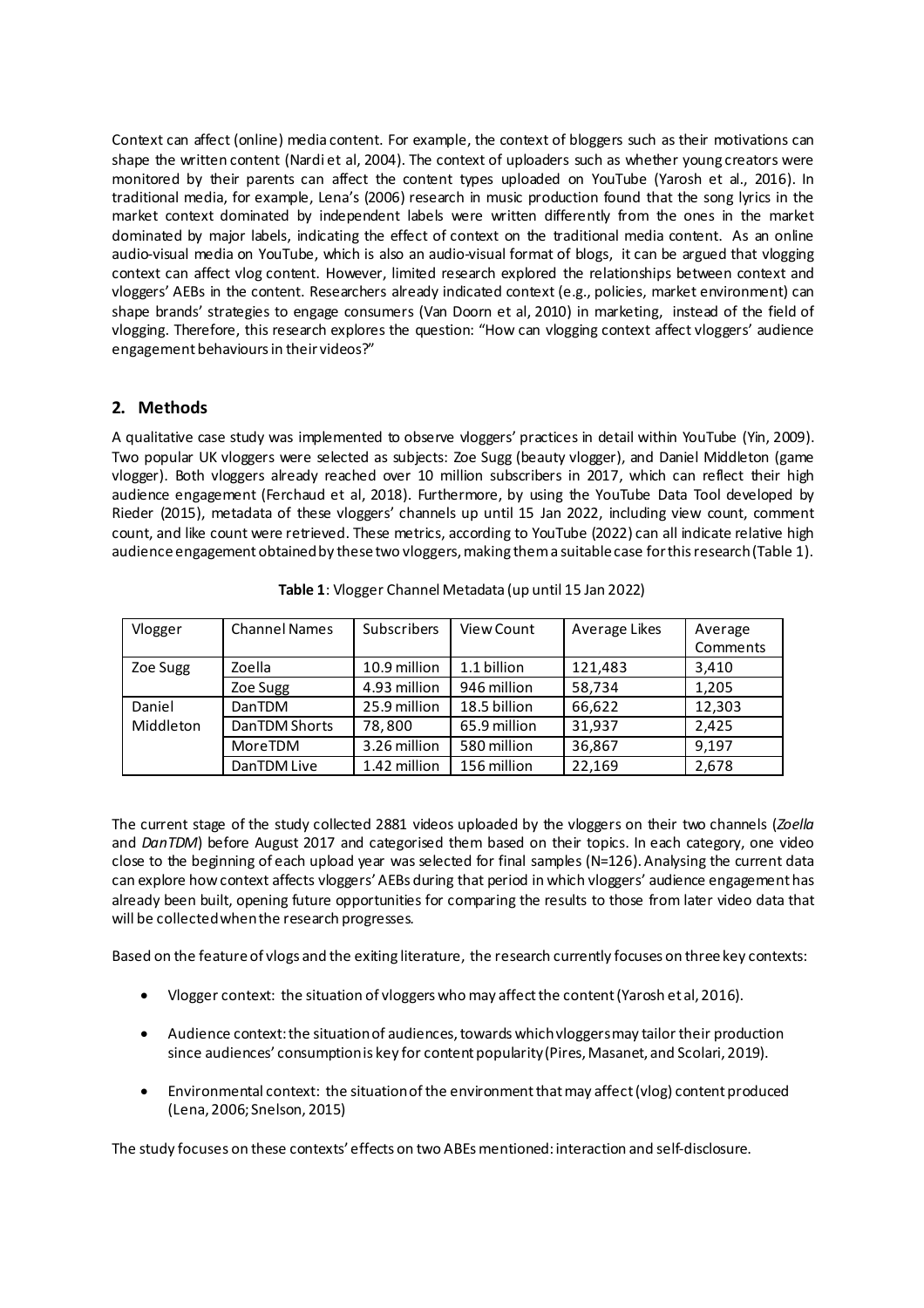A thematic analysis was used first to identify interaction and self-disclosure in the content. Second, the content wasre-evaluated with the identified AEBs to observehowthose three contextsmay affect the AEBs.

#### **3. Results and discussion**

#### **3.1 Vlogger and audience context**

For vlogger context, the results show that vloggers' AEBs can be conditioned by vloggers' *personal experience* and *social characteristics. Personal experience* refers to what the vloggers were experiencing behind the production. For example, both vloggers show their life activities in videos as self-disclosure. It can be argued that their experience during those activities decided whether or which parts of the activities were disclosed. *Social characteristics* includes vloggers' interests and hobbies. For example, the results show that it drove both vloggers to disclose their interests such as Sugg talking about her most/least favourite food, and Middleton talking about his favourite games.

For audience context, the results show that *audience experience* and *interests* can also condition vloggers' AEBs*. Audience experience* relates to vloggers' awareness of their viewers' experience. For example, by knowing some viewers have similar skin issues as hers(through Twitter), Sugg made a video disclosing her skin problems, as self-disclosure. Similarly, by knowing some viewers are more experienced players than him, Middleton asks for advice in some gameplay videos, as interaction. *Audience interests* links to viewers' interests in specific content. For instance, both vloggers have made specific videos due to viewers' requests that could be driven by viewers' interests. This impliesthe effectof audience interests on interaction.

Overall, the results propose that vlogger context affects AEBs by conditioning vloggers' decisions of making content according to their personal experience and social characteristics. Audience context conditions AEBs by driving vloggers to make content based on their audience experience and interests. The results regarding vlogger and audience context not only link to exiting research in which context of human entities can alter online media content (Nardi et al, 2004; Yarosh et al, 2016), but also propose the effect of vlogger and audience context on AEBs.

#### **3.2 Environmental context**

The results found that both social and physical environments can affect vloggers' AEBs. *Social environment* refers to social activities such as public and popular events (e.g., festivals), leading vloggers to make specific content and resulting in AEBs. For example*,* because of Easter, Sugg uploaded an Easter DIY video, in which she also encourages viewers to share with her their DIYs, as a form of interaction. Similarly, because of a gaming event, Middleton shared a video showing him visiting the event as self-disclosure.

*Physical environment* mainly refers to locations of the vlog production that affect AEBs. Location was found to affect self-disclosure. For instance, both vloggers made videos disclosing their vlog production rooms to the viewers or their activities in some places. Without the locations, vloggers would not have obtained specific experience and shownthem as self-disclosure.

So, overall, environmental context affects vloggers' AEBs through altering vloggers' consideration of making videos based on their physical and social environment during the production process. The effects of the social environment on human communication and media production have been indicated in previous research (e.g., Clark, 1996; Lena, 2006). However, the results in this paper further propose its effects on vloggers' AEBs in the content. Location is also considered critical in vlog production (Snelson, 2015). However, the current results further propose the effects of physical environment on vloggers' AEBs in their content in addition to its effect on the content itself.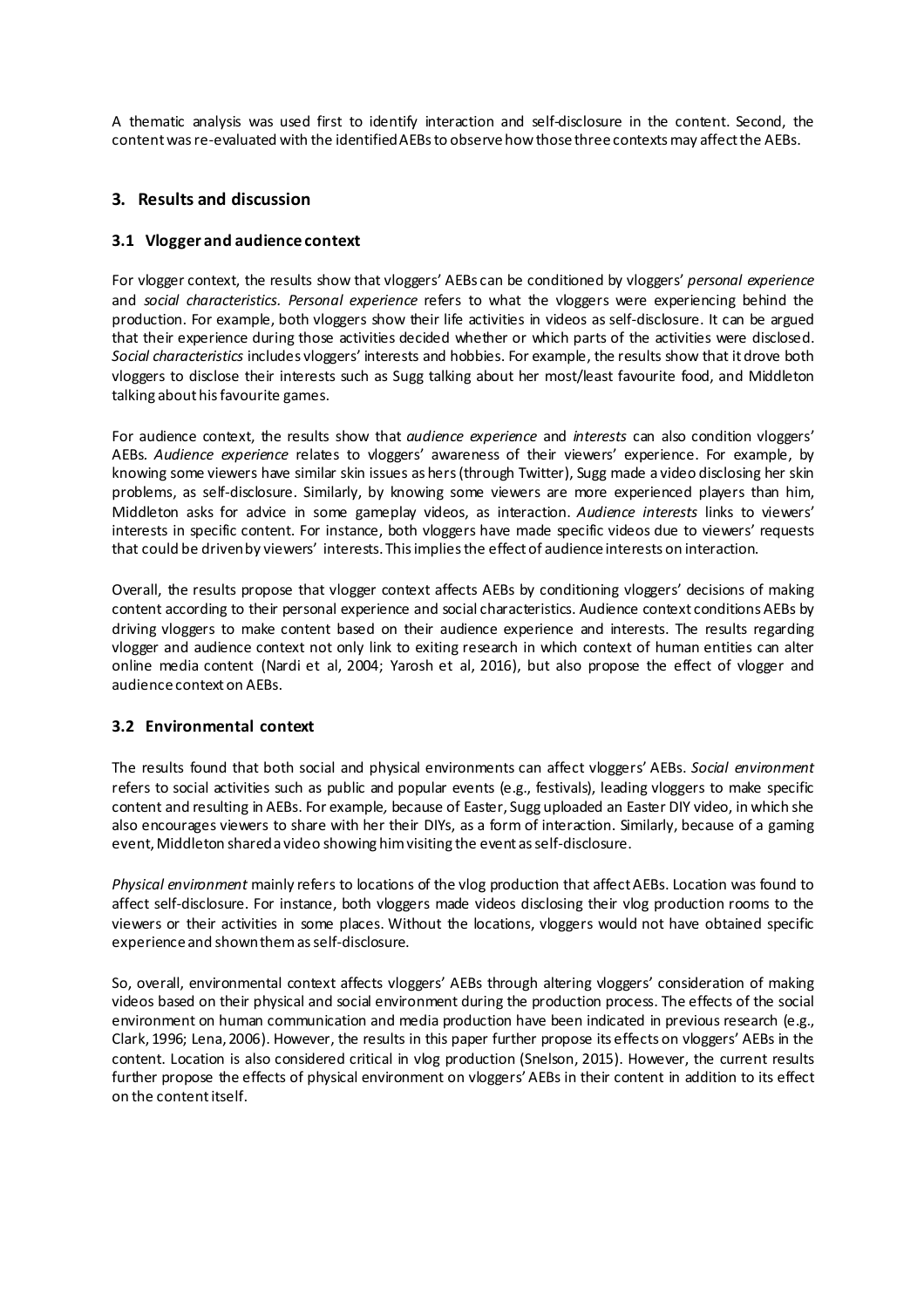#### **4. Conclusion**

The initial results argue that vlogger, audience, and environmental context affect vloggers' AEBs via contextual factors within each context. The research highlights the importance of vlogging context for AEBs. It contributes to further understanding of vloggers'AEBs by considering the role of context in addition to content. It provides a new angle to evaluate vloggers' and social media producers' practices for building audiences.

There are also limitations. First, currently, the study analysed videos uploaded up until 2017. The current results already propose the important effects of context on vloggers' AEBs. However, more video samples will be involved when the research progresses for results comparison. Second, other vloggers and AEBs will be analysed. Third, although the results demonstrate the effect of context on vloggers' AEBs, due to the qualitative nature, the results may not be able to indicate the levels or frequencies regarding the effect of contextual factors on vloggers' AEBs. For example, how many times did social environmental context affect vloggers' AEBs, or how effective the vlogger context is in comparison to audience context. Future research could consider comparing these factors.

#### **References**.

Bickham, D.S. and Rich, M. (2006) "Is television viewing associated with social isolation?: roles of exposure time, viewing context, and violent content." *Archives of pediatrics & adolescent medicine*, Vol 160, No. 4, pp 387-392.

Burgess,J.& Green, J. (2018). *YouTube: online video and participatory culture* (2nd ed.)*.* Polity.

Clark, H.H., (1996)*Using language*. Cambridge university press, Cambridge, UK.

Farahbakhsh, F., Shahidinejad, A. and Ghobaei-Arani, M. (2021) "Context‐aware computation offloading for mobile edge computing", *Journal of Ambient Intelligence and Humanized Computing*, pp 1-13.

Ferchaud, A., Grzeslo, J., Orme, S. and LaGroue, J. (2018) "Parasocial attributes and YouTube personalities: Exploring content trends across the most subscribed YouTube channels", *Computers in Human Behavior*, Vol 80, pp 88-96.

Jaakonmäki, R., Müller, O. and Vom Brocke, J. (2017) "The impact of content, context, and creator on user engagement in social media marketing", In *Proceedings of the 50th Hawaii international conference on system sciences*, *Hawaii, USA*, January.

Jerslev, A. (2016) "Media times| in the time of the microcelebrity: celebrification and the YouTuber Zoella", *International Journal of Communication*,Vol 10, pp 5233–5251.

Kaminsky, M. S. (2010) *Naked Lens-Video Blogging and Video Journaling to Reclaim the YOU in YouTube: How to Use Online Video to Increase Self Expression, Enhance Creativity, and Join the Video Regeneration*. Organik Media Incorporated.

Khan, M.L. (2017) "Social media engagement: What motivates user participation and consumption on YouTube?", *Computers in human behavior*, Vol 66, pp 236-247.

Lena, J.C. (2006) "Social context and musical content of rap music, 1979–1995", *Social Forces*, Vol 85, No. 1, pp 479-495.

Marôpo, L., Jorge, A., and Tomaz, R. (2020) ""I felt like I was really talking to you!": intimacy and trust among teen vloggers and followers in Portugal and Brazil", Journal of children and media, Vol 14, No.1, pp 22-37.

Nardi, B.A., Schiano, D.J., Gumbrecht, M. and Swartz, L. (2004) "Why we blog", *Communications of the ACM*,Vol 47, No. 12, pp 41-46.